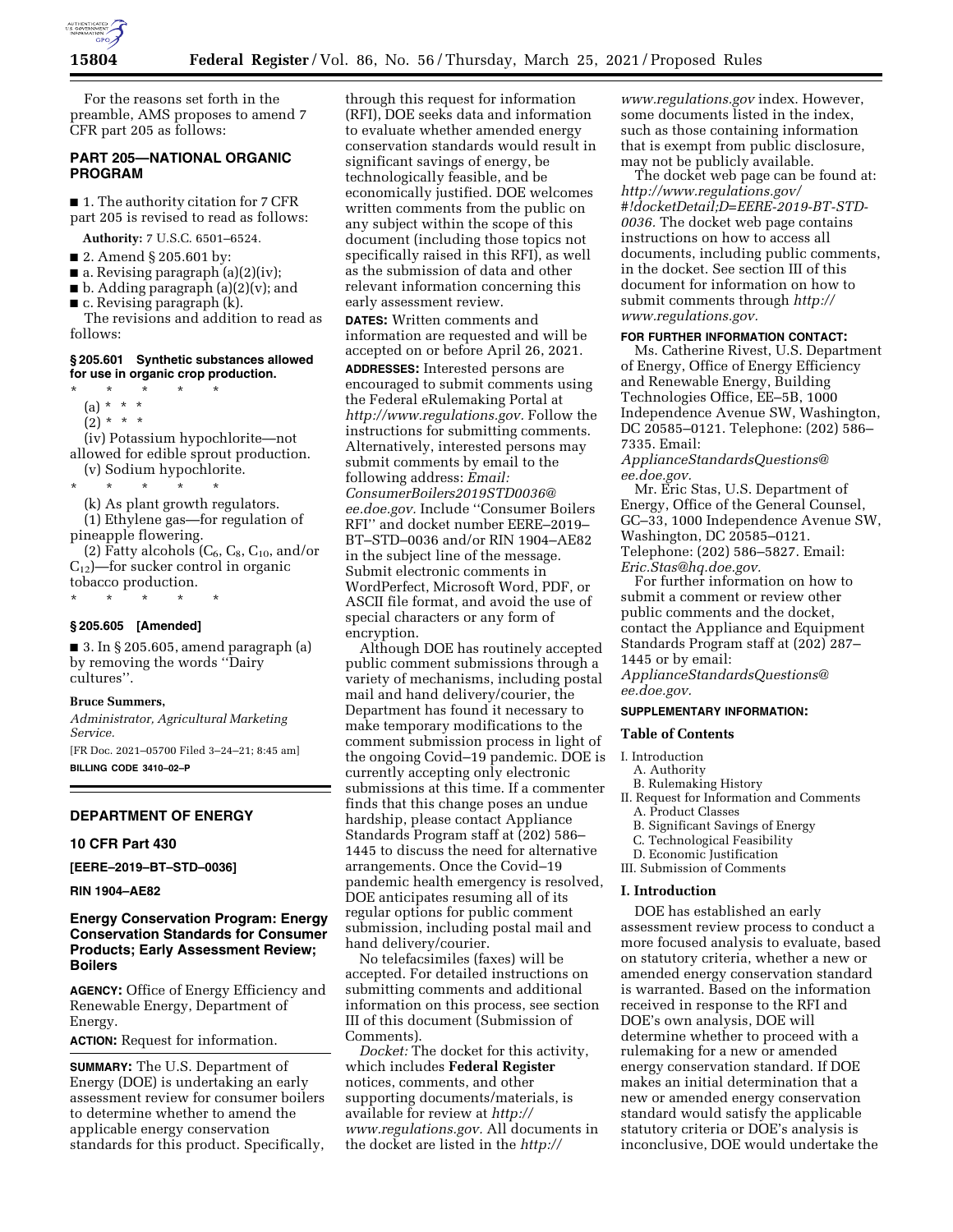preliminary stages of a rulemaking to issue a new or amended energy conservation standard. Otherwise, if DOE makes an initial determination based upon available evidence that a new or amended energy conservation standard would not meet the applicable statutory criteria, DOE would engage in notice and comment rulemaking before issuing a final determination that new or amended energy conservation

standards are not warranted.

### *A. Authority*

The Energy Policy and Conservation Act, as amended  $(EPCA)$ , among other things, authorizes DOE to regulate the energy efficiency of a number of consumer products and certain industrial equipment. (42 U.S.C. 6291– 6317) Title III, Part B 2 of EPCA established the Energy Conservation Program for Consumer Products Other Than Automobiles. These products include consumer boilers, the subject of this document. (42 U.S.C. 6292(a)(5))

Under EPCA, DOE's energy conservation program consists essentially of four parts: (1) Testing, (2) labeling, (3) Federal energy conservation standards, and (4) certification and enforcement procedures. Relevant provisions of EPCA specifically include definitions (42 U.S.C. 6291), test procedures (42 U.S.C. 6293), labeling provisions (42 U.S.C. 6294), energy conservation standards (42 U.S.C. 6295), and the authority to require information and reports from manufacturers (42 U.S.C. 6296).

Federal energy efficiency requirements for covered products established under EPCA generally supersede State laws and regulations concerning energy conservation testing, labeling, and standards. (42 U.S.C. 6297(a)–(c)) DOE may, however, grant waivers of Federal preemption in limited instances for particular State laws or regulations, in accordance with the procedures and other provisions set forth under EPCA. (42 U.S.C. 6297(d))

DOE must follow specific statutory criteria for prescribing new or amended standards for covered products. EPCA requires that any new or amended energy conservation standard prescribed by the Secretary of Energy (Secretary) be designed to achieve the maximum improvement in energy or water efficiency that is technologically feasible and economically justified. (42 U.S.C. 6295(o)(2)(A)) The Secretary may not prescribe an amended or new

standard that will not result in significant conservation of energy or is not technologically feasible or economically justified. (42 U.S.C. 6295(o)(3))

EPCA requires that, no later than six years after the issuance of any final rule establishing or amending a standard, DOE evaluate the energy conservation standards for each type of covered product, including those at issue here, and publish either a notice of determination that the standards do not need to be amended, or a notice of proposed rulemaking (NOPR) that includes new proposed energy conservation standards (proceeding to a final rule, as appropriate). (42 U.S.C. 6295(m)(1)) DOE must make the analysis on which its notice if based publicly available and provide an opportunity for written comment. (42 U.S.C.  $6295(m)(2)$ ) DOE is issuing this early assessment review pursuant to the requirements of 42 U.S.C. 6295(m)(1).

### *B. Rulemaking History*

EPCA established energy conservation standards for consumer furnaces and boilers in terms of the Annual Fuel Utilization Efficiency (AFUE) (42 U.S.C.  $6295(f)(1)–(3)$  and directed DOE to conduct a series of rulemakings to determine whether to amend these standards (42 U.S.C. 6295(f)(4); *see also*  42 U.S.C. 6295(m)). DOE completed the most recent rulemaking cycle to amend the standards for consumer boilers by publishing a final rule in the **Federal Register** on January 15, 2016 (January 2016 final rule), as required under 42 U.S.C. 6295(f)(4)(C). 81 FR 2320. The January 2016 final rule adopted new standby mode and off mode standards for consumer boilers in addition to amended AFUE energy conservation standards. *Id.* Compliance with the new and amended standards for consumer boilers is required beginning January 15, 2021. *Id.* The current energy conservation standards for consumer boilers are located at title 10 of the Code of Federal Regulations (CFR) part 430, subpart C, section 32(e)(2). 10 CFR 430.32(e)(2). The currently applicable DOE test procedures for consumer boilers appear at 10 CFR part 430, subpart  $\overline{B}$ , appendix N (Appendix N).

### **II. Request for Information and Comments**

DOE is publishing this RFI to collect data and information during the early assessment review to inform its decision, consistent with its obligations under EPCA, as to whether the Department should proceed with an energy conservation standards rulemaking. Below DOE has identified

certain topics for which information and data are requested to assist in the evaluation of the potential for amended energy conservation standards. DOE also welcomes comments on other issues relevant to its early assessment that may not specifically be identified in this document.

### *A. Product Classes*

When evaluating and establishing energy conservation standards, DOE may divide covered products into product classes by the type of energy used, or by capacity or other performance-related features that justify a different standard. (42 U.S.C. 6295(q)). In making a determination whether capacity or another performance-related feature justifies a different standard, DOE must consider such factors as the utility of the feature to the consumer and other factors DOE deems appropriate. (*Id.*)

On January 15, 2021, DOE published a final interpretive rule determining that in the context of residential furnaces, commercial water heaters, and similarly-situated products/equipment, use of non-condensing technology (and associated venting) constitutes a performance-related ''feature'' under EPCA that cannot be eliminated through adoption of an energy conservation standard. 86 FR 4776. Consumer boilers are similarly-situated products given that there are consumer boilers currently on the market which employ non-condensing technology (and the associated venting). In considering whether to amend the energy conservation standards for consumer boilers, DOE seeks information that would allow the agency to evaluate noncondensing technology (and the associated venting) consistent with the final interpretative rule, and whether a separate product class is warranted under 42 U.S.C. 6295(q)(1).

On this topic, DOE is particularly interested in comments, information, and data on the following:

*Issue 1:* DOE requests feedback on the current consumer boiler product classes and whether changes to these individual product classes and their descriptions should be made or whether certain classes should be separated or merged. Specifically, with regard to consumer boilers that use condensing technology, DOE requests information and data on potential impacts as compared to consumer boilers that use noncondensing technology, such as, but not limited to, the complexity/cost of installation, changes to a home's living/ storage space, and the potential for fuel switching.

<sup>1</sup>All references to EPCA in this document refer to the statute as amended through the Energy Act of 2020, Public Law 116–260 (Dec. 27, 2020).

<sup>2</sup>For editorial reasons, upon codification in the U.S. Code, Part B was redesignated Part A.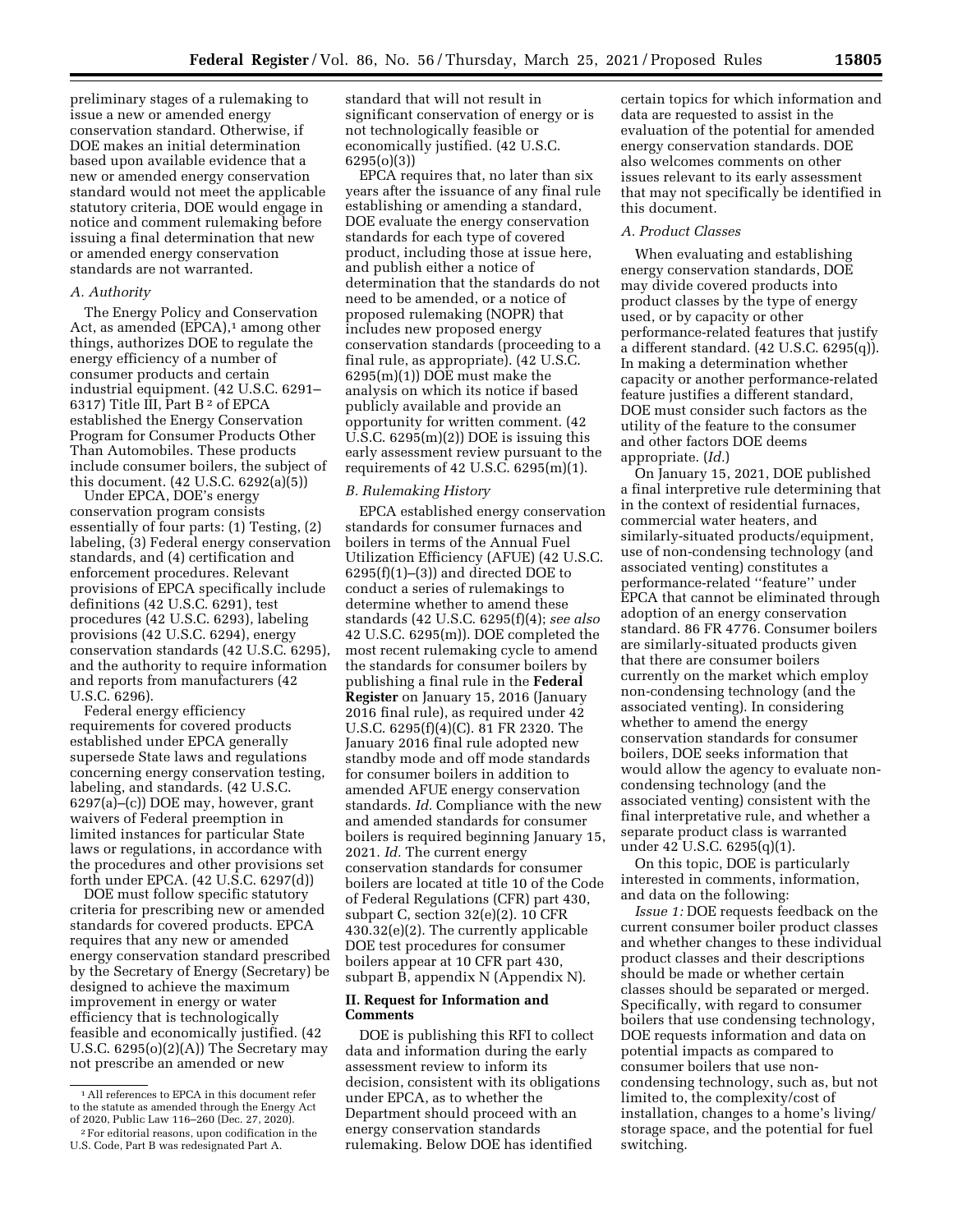*Issue 2:* DOE also requests comment on other instances where it may be appropriate to separate or combine any of the existing product classes and whether such potential changes would impact product utility by eliminating any performance-related features or reduce any compliance burdens.

### *B. Significant Savings of Energy*

On January 15, 2016, DOE established an energy conservation standard for consumer boilers that is expected to result in 0.14 quadrillion British thermal units (quads) of site energy savings over a 30-year period.<sup>3</sup> 81 FR 2320, 2396. The adopted levels can be met by consumer boilers using either condensing or noncondensing technology. Additionally, in the January 2016 final rule, DOE estimated that an energy conservation standard established at an energy efficiency level equivalent to that achieved using the maximum available technology (maxtech) would have resulted in 1.295 additional quads of site energy savings over a 30-year period. *Id.* For gas-fired hot water boilers and oil-fired hot water boilers, energy conservation standards at the max-tech levels analyzed in the January 2016 final rule could only be met by consumer boilers utilizing condensing technology (96 percent AFUE and 91 percent AFUE, respectively). 81 FR 2320, 2381 (Jan. 15, 2016). The majority of the additional potential energy savings were from the gas-fired hot water boiler product class.

Currently, based on information from the DOE Compliance Certification Management System (CCMS) certification database, non-condensing gas-fired hot water boilers range in AFUE from 84.0 percent to 86.1 percent, and condensing gas-fired hot water boilers range in AFUE from 88.3 percent to 96.8 percent. Based on the CCMS certification database, oil-fired hot water boilers currently on the market are noncondensing and range in AFUE from 86.0 to 88.2 percent. All gas-fired steam and oil-fired steam boilers in the CCMS certification database are noncondensing, ranging in AFUE from 82.0 to 83.4 and 85.0 to 86.5 percent, respectively.

While DOE's request for information is not limited to the following issues,

DOE is particularly interested in comment, information, and data on the issues discussed in the following paragraphs.

As part of the rulemaking process, DOE conducts an energy use analysis to identify how products are used by consumers, which then allows the Department to determine the energy savings potential of energy efficiency improvements. The purpose of the energy use analysis is to determine the annual energy consumption of consumer boilers at different efficiencies in representative U.S. single-family homes, manufactured housing, multi-family residences, and commercial buildings, and to assess the energy savings potential of increased consumer boiler efficiency. The energy use analysis estimates the range of energy use of consumer boilers in the field (*i.e.,* as they are actually used by consumers). Furthermore, the energy use analysis provides the basis for other analyses DOE performs, particularly assessments of the energy savings and the savings in consumer operating costs that could result from adoption of amended or new standards, including the life-cycle cost (LCC) and payback period (PBP) analysis and the national impact analysis (NIA). DOE will estimate the annual energy consumption of consumer boilers at specified energy efficiency levels across a range of applications, house or building types, and climate zones. Similar to the January 2016 final rule, DOE intends to determine the annual energy consumption, including the use of natural gas, liquefied petroleum gas (LPG), oil, or electricity for space and water heating,4 as well as use of electricity for any auxiliary components.

*Issue 3:* DOE requests feedback on the levels of energy savings that could be expected from the adoption of a morestringent standard for consumer boilers. Specifically, with regard to potential product class changes discussed in section II.A of this RFI, DOE requests information and data on the potential change in energy savings if certain classes are split or merged.

*Issue 4:* DOE seeks input and sources of data or recommendations to support sizing of consumer boilers typical in

consumer space heating and water heating applications.

*Issue 5:* DOE requests comment on the fraction of installations and classes of consumer boilers that are used in commercial applications.

*Issue 6:* DOE seeks field data and input on representative space heating usage, space heating load profile, and representative return water temperatures for consumer boilers used in various consumer and commercial space heating applications.

*Issue 7:* DOE requests comment on the fraction of installations by consumer boiler product classes used for different space heating applications include radiant heating (in-floor, radiant panels, radiators, baseboards) and forced air using fan coils or central air handlers.

*Issue 8:* DOE seeks input on adjusting AFUE for different return water temperatures, for automatic means for adjusting water temperature, and for jacket losses. DOE seeks input on any other adjustments to AFUE to better capture field conditions. DOE also seeks data on the relationship between return water temperature and AFUE to more accurately calculate the return water temperature adjustment.

*Issue 9:* DOE seeks additional data on the fraction of boiler shipments that go to installations that serve both space heating and water heating by product class, by efficiency level or boiler technology type (*e.g.,* non-condensing and condensing), and type of water heating (*e.g.,* indirect tank water heating, combination products, and tankless coil).

### *C. Technological Feasibility*

DOE considers technologies incorporated in commercially-available products or in working prototypes to be technologically feasible. 10 CFR part 430. subpart C, appendix A, sections  $6(c)(3)(i)$  and  $7(b)(1)$ . In the rulemaking proceeding leading to the January 2016 final rule, DOE considered a number of technology options that manufacturers could use to reduce energy consumption in consumer boilers. 81 FR 2320, 2340– 2341 (Jan. 15, 2016). Table II.1 shows the technologies previously considered for the January 2016 final rule.

<sup>&</sup>lt;sup>3</sup>This estimate of 0.14 quads reflects site energy savings, which for natural gas and oil are considered equal to the primary energy savings because they are supplied to the user without transformation from another form of energy. The January 2016 final rule presented the 30-year energy savings estimate as 0.16 quads, reflecting full-fuelcycle (FFC) energy savings. The FFC measure includes point-of-use (site) energy; the energy losses

associated with generation, transmission, and distribution of electricity; and the energy consumed in extracting, processing, and transporting or distributing primary fuels. For purposes of its consideration of significant energy savings, DOE has calculated its estimate of potential site energy savings from the estimate of FFC energy savings in the January 2016 final rule.

<sup>4</sup>Space heating applications for consumer boilers include radiant heating (*e.g.,* in-floor, radiant panels, radiators, baseboard) and forced air using fan coils or central air handlers. Domestic water heating applications for consumer boilers include indirect water heating, combination products, and tankless coil.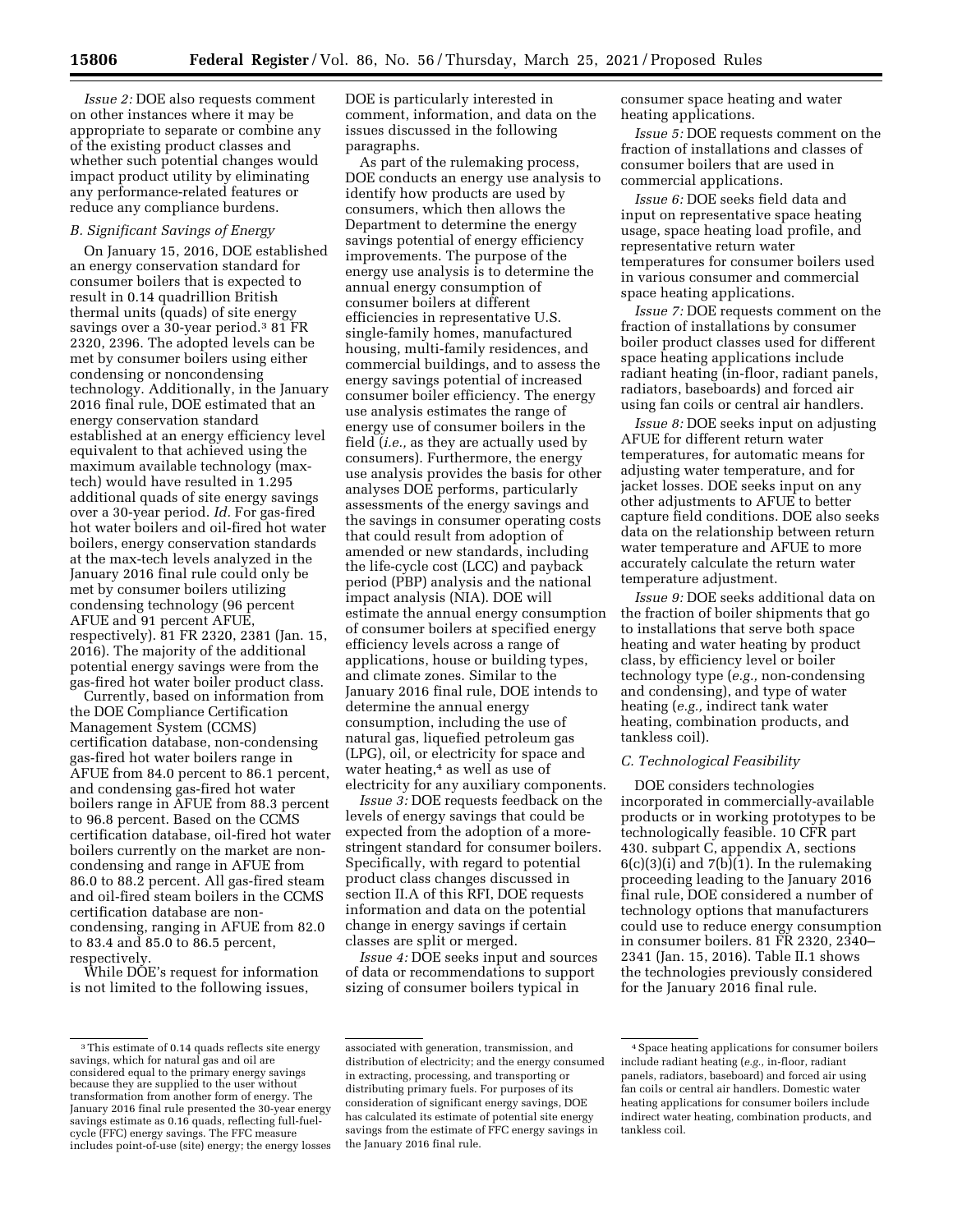| TABLE II.1—TECHNOLOGY OPTIONS FOR CONSUMER BOILERS CONSIDERED IN THE DEVELOPMENT OF THE JANUARY 2016 |            |  |
|------------------------------------------------------------------------------------------------------|------------|--|
|                                                                                                      | FINAL RULE |  |

| Heat exchanger improvements.                                                                  |  |
|-----------------------------------------------------------------------------------------------|--|
| Modulating operation.                                                                         |  |
| Dampers.†                                                                                     |  |
| Direct vent.                                                                                  |  |
| Pulse combustion.*                                                                            |  |
| Premix burners.                                                                               |  |
| Burner derating.*                                                                             |  |
| Delayed-action oil pump solenoid valve.                                                       |  |
| Electronic ignition.+                                                                         |  |
| Low-pressure air-atomized oil burner.                                                         |  |
| Transformer improvements (standby mode and off mode).                                         |  |
| Control relay for models with brushless permanent magnet motors (standby mode and off mode).* |  |
| Switching mode power supply (standby mode and off mode).                                      |  |

† Technology already in baseline units, so not considered further.

Screened-out technology.

DOE seeks comment on any changes to these technology options that could affect DOE's evaluation of whether energy conservation standards need to be amended. DOE also seeks comment on whether there are any other technology options that DOE should consider in its analysis.

While DOE's request for information is not limited to the following issues, DOE is particularly interested in comment, information, and data on the following:

*Issue 10:* DOE seeks information on technologies that may impact the efficiency of consumer boilers as measured according to the DOE test procedure. DOE also seeks information on how these technologies may have changed since they were considered in the January 2016 final rule analysis. Specifically, DOE seeks information on the range of efficiencies or performance characteristics that are currently available for each technology option.

*Issue 11:* DOE seeks comment on other technology options that it should consider for inclusion in its analysis and whether these technologies would be expected to impact product features or consumer utility of consumer boilers.

DOE defines the max-tech efficiency level to represent the theoretical maximum possible efficiency if all available design options are incorporated in a model. In the January 2016 final rule, the max-tech efficiency levels for AFUE corresponded to the maximum available AFUE levels in products on the market at the time of the analysis (except for oil-fired hot water boilers for which the max-tech level was slightly below the maximum available level).5 For standby mode and

off mode energy consumption, the maxtech efficiency levels (*i.e.,* the levels with the lowest amount of energy consumption) were determined by starting with the baseline design and implementing design options based on cost-effectiveness until all available technologies were employed.6 At the time this RFI was drafted, based on data from the CCMS database, the maximum available AFUE efficiency levels currently on the market for the subject products are as follows: 86.1 percent for non-condensing gas-fired hot water boilers, 96.8 percent for condensing gasfired hot water boilers, 88.2 percent for oil-fired hot water boilers (which are all non-condensing), 83.4 percent for gasfired steam boilers (which are all noncondensing), and 86.5 percent oil-fired steam boilers (which are all noncondensing). In the January 2016 final rule, DOE identified the max-tech level for standby mode and off mode consumption as follows: 9 watts for gasfired hot water boilers; 8 watts for gasfired steam, electric hot water, and electric steam boilers; and 11 watts for oil-fired hot water and oil-fired steam boilers. 81 FR 2320, 2345–2346 (Jan. 15, 2016).

*Issue 12:* DOE seeks input on whether the maximum available AFUE efficiency levels are appropriate and technologically feasible for potential consideration as possible energy conservation standards—and if not, why not. DOE also seeks feedback on the design options incorporated at max-tech efficiency levels. As part of this request, DOE also seeks information as to whether there are limitations on the use of certain combinations of design options.

*Issue 13:* DOE seeks input on the maxtech standby mode and off mode efficiency levels. In particular, are morestringent (*i.e.,* lower) standby mode and off mode efficiency levels technologically feasible that are appropriate for consideration as possible energy conservation standards, and if so, what are the design options incorporated at those levels. DOE also seeks information as to whether there are limitations on the use of certain combinations of design options.

### *D. Economic Justification*

In determining whether a proposed energy conservation standard is economically justified, DOE analyzes, among other things, the potential economic impact on consumers, manufacturers, and the Nation. DOE seeks comment on whether there are economic barriers to the adoption of more-stringent energy conservation standards for consumer boilers. DOE also seeks comment and data on any other aspects of its economic justification analysis from the January 2016 final rule that may indicate whether a more-stringent energy conservation standard would be economically justified or cost-effective.

While DOE's request for information is not limited to the following issues, DOE is particularly interested in comment, information, and data on the issues discussed in the following paragraphs.

In its analysis, DOE intends to take into account consumer prices from locations where ultra-low- $NO_X$  gas-fired hot water and steam boilers would be required by the compliance date for any amended standards, such as the Bay Area Air Quality Management District (AQMD) (Regulation 9, Rule 6),7

<sup>5</sup>See the technical support document for the January 2016 final rule, Chapter 3, section 3.2.9 and chapter 5, section 5.4.4. Available at: *[https://](https://www.regulations.gov/document/EERE-2012-BT-STD-0047-0070) [www.regulations.gov/document/EERE-2012-BT-](https://www.regulations.gov/document/EERE-2012-BT-STD-0047-0070)[STD-0047-0070.](https://www.regulations.gov/document/EERE-2012-BT-STD-0047-0070)* 

<sup>6</sup>See the technical support document for the January 2016 final rule, chapter 5, section 5.4.2. Available at: *[https://www.regulations.gov/](https://www.regulations.gov/document/EERE-2012-BT-STD-0047-0070)  [document/EERE-2012-BT-STD-0047-0070.](https://www.regulations.gov/document/EERE-2012-BT-STD-0047-0070)* 

<sup>7</sup>Bay Area Air Quality Management District, Regulation 9: Inorganic Gaseous Pollutants; Rule 6: Continued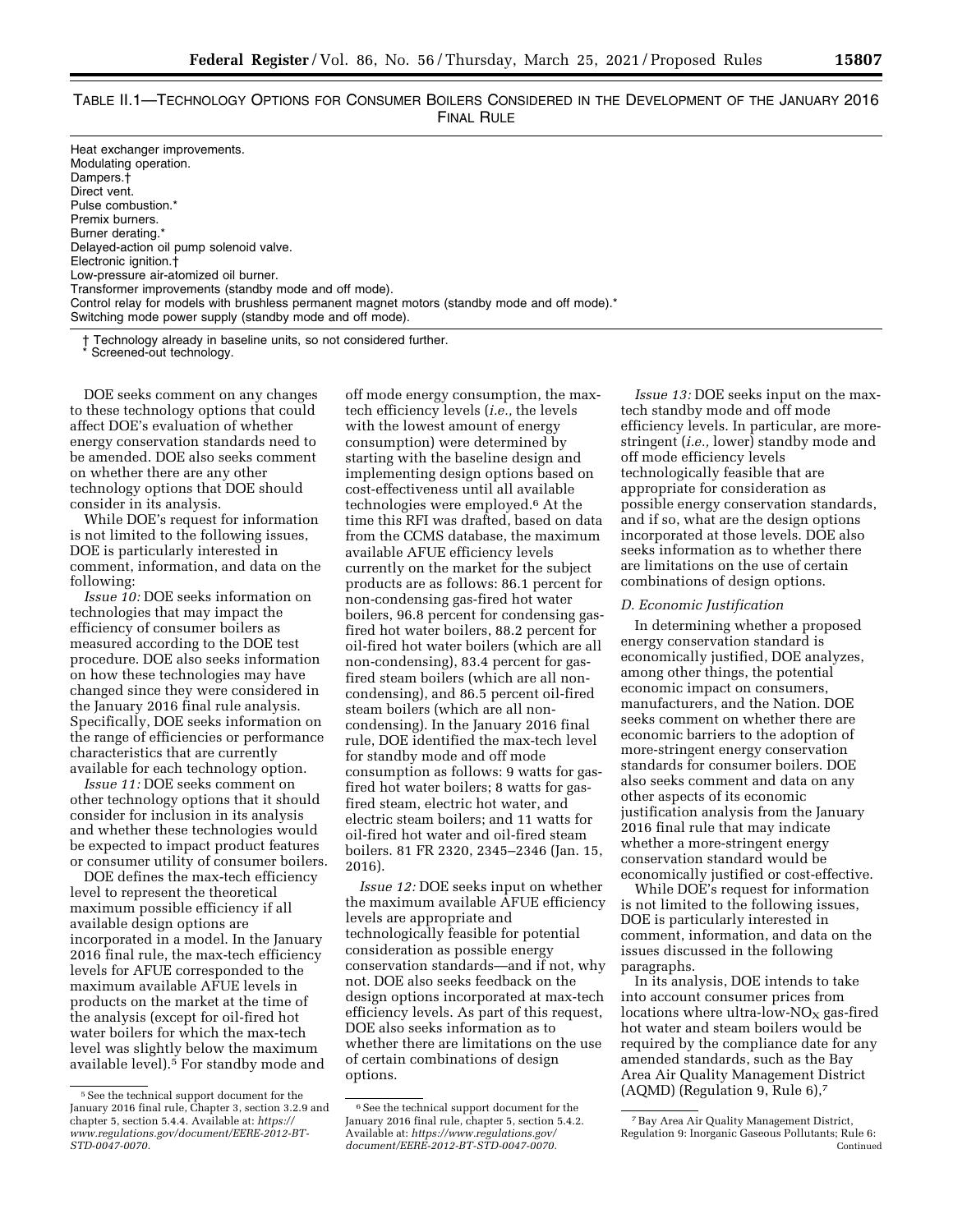Sacramento Metropolitan AQMD (Rule 414),8 San Joaquin Valley Air Pollution Control District (APCD) (Rule 4308),9 Santa Barbara County APCD (Rule 360),10 South Coast AQMD (Rule 1146.2),<sup>11</sup> and Ventura County AOMD (Rule 74–11.1).12

*Issue 14:* DOE seeks input on whether there are additional jurisdictions requiring ultra-low- $NO<sub>x</sub>$  gas-fired hot water and steam boilers.

In the January 2016 final rule, to determine the venting installation costs for consumer boilers, DOE considered vent categories as defined in the National Fuel Gas Code.13 81 FR 2320, 2359–2361 (Jan. 15, 2016). In its analysis, DOE determined that all natural draft boilers and a fraction of mechanical draft boilers would be vented as a Category I appliance (negative pressure vent system with high temperature flue gases). DOE determined that the remaining fraction of mechanical draft boilers would be vented as a Category III appliance (positive pressure vent system with high temperature flue gases). DOE determined that very few noncondensing models would be installed as a Category II appliance (negative pressure vent system with low temperature flue gases) or a Category IV

<sup>8</sup> Sacramento Metropolitan Air Quality Management District, Rule 414: Water Heaters, Boilers and Process Heaters Rated Less Than 1,000,000 BTU PER HOUR Adopted 08–01–96 (Amended 03–25–10) (Available at: *[http://](http://www.airquality.org/ProgramCoordination/Documents/rule414.pdf) [www.airquality.org/ProgramCoordination/](http://www.airquality.org/ProgramCoordination/Documents/rule414.pdf) [Documents/rule414.pdf](http://www.airquality.org/ProgramCoordination/Documents/rule414.pdf)*) (Last accessed October 30, 2019).

9San Joaquin Valley Air Pollution Control District, Rule 4308: Boilers, Steam Generators, and Process Heaters—0.075 MMBtu/hr to less than 2.0 MMBtu/hr (Adopted October 20, 2005, amended December 17, 2009, Amended November 14, 2013) (Available at: *[https://www.valleyair.org/rules/](https://www.valleyair.org/rules/currntrules/03-4308_CleanRule.pdf)  [currntrules/03-4308](https://www.valleyair.org/rules/currntrules/03-4308_CleanRule.pdf)*\_*CleanRule.pdf*) (Last accessed October 30, 2019).

10Santa Barbara County Air Pollution Control District, Rule 360: Boilers, Steam Generators, and Process Heaters (0.075–2 MMBtu/hr) (Adopted 10/ 17/2002, revised 3/15/2018) (Available at: *[https://](https://www.ourair.org/wp-content/uploads/rule360.pdf)  [www.ourair.org/wp-content/uploads/rule360.pdf](https://www.ourair.org/wp-content/uploads/rule360.pdf)*) (Last accessed October 30, 2019).

11South Coast Air Quality Management District, Rule 1146.2: Emissions of Oxides of Nitrogen from Large Water Heaters and Small Boilers and Process Heaters (Adopted January 9, 1998, amended January 7, 2005, amended May 5, 2006, amended December 7, 2018) (Available at: *[http://www.aqmd.gov/docs/](http://www.aqmd.gov/docs/default-source/rule-book/reg-xi/rule-1146-2.pdf?sfvrsn=17) [default-source/rule-book/reg-xi/rule-1146-](http://www.aqmd.gov/docs/default-source/rule-book/reg-xi/rule-1146-2.pdf?sfvrsn=17) [2.pdf?sfvrsn=17](http://www.aqmd.gov/docs/default-source/rule-book/reg-xi/rule-1146-2.pdf?sfvrsn=17)*) (Last accessed October 30, 2019).

12 Ventura County Air Quality Management District, Rule 74–11.1: Large Water Heaters and Small Boilers (Adopted 9/14/99, revised 9/11/12) (Available at: *[http://vcapcd.org/Rulebook/Reg4/](http://vcapcd.org/Rulebook/Reg4/RULE%2074.11.1.pdf) [RULE%2074.11.1.pdf](http://vcapcd.org/Rulebook/Reg4/RULE%2074.11.1.pdf)*) (Last accessed October 30, 2019).

13Available at: *[https://catalog.nfpa.org/NFPA-](https://catalog.nfpa.org/NFPA-54ANSI-Z2231-National-Fuel-Gas-Code-P1184.aspx)[54ANSI-Z2231-National-Fuel-Gas-Code-P1184.aspx](https://catalog.nfpa.org/NFPA-54ANSI-Z2231-National-Fuel-Gas-Code-P1184.aspx)*  (Last accessed March 5, 2021).

appliance (positive pressure vent system with low flue gases temperatures). However, DOE determined that all condensing installations would be vented as a Category IV appliance. For non-condensing boilers, DOE accounted for both commonly-vented consumer boilers (together with a water heater) and isolated consumer boilers (separately vented). For replacements, DOE added any costs associated with updating or repairing existing flue venting including vent resizing, chimney relining, and updating of flue vent connectors. DOE also accounted for additional labor costs associated with larger boilers, replacing a larger drain pan, and potential space-constraint issues when the original boiler location is too small to accommodate the replacement boiler. For efficiency levels that include electronic ignition, power vent, or condensing design, DOE added the cost of installing an electrical outlet, a new venting system, any additional cost for condensate disposal, any additional costs for secondary and primary piping, and cost of a Y-strainer, if required for a fraction of installations.

In the January 2016 final rule, DOE also included installation adders for new construction, as well as for new owner installations for hot water gasfired boilers. 81 FR 2320, 2361 (Jan. 15, 2016). For non-condensing boilers, the only adder would be a new metal flue vent (including a fraction with stainless steel venting) and condensate withdrawal for a fraction of category III models. For condensing gas boilers, the additional costs for new construction installations related to potential amended standards would include a new flue vent, combustion air venting for direct vent installations and accounting for a commonly-vented water heater, and condensate withdrawal.

*Issue 15:* DOE seeks input on issues and costs associated with venting of flue gases of boilers, in particular regarding retrofit issues related to installing a new vent system for higher-efficiency consumer boilers, disconnecting the existing consumer boiler from a noncondensing common venting system, and upgrading existing non-condensing venting (chimney relining or vent resizing). DOE also seeks input on how often and in what applications direct venting or sealed combustion are used or required.

*Issue 16:* DOE seeks input on issues and costs associated with condensate disposal for higher-efficiency consumer boilers, specifically how often and in what applications a condensate filter or a condensate pump is installed.

*Issue 17:* DOE seeks input on issues and costs associated with installing consumer boilers in multi-family buildings.

DOE measures LCC and PBP impacts of potential standard levels relative to a no-new-standards case that reflects the likely market in the absence of amended standards. Similar to the 2016 final rule, DOE plans to develop market-share efficiency data (*i.e.,* the distribution of product shipments by efficiency) for the product classes DOE is considering, for the year in which compliance with any potential amended standards would be required. For the 2016 final rule, DOE developed market shares of different consumer boiler energy efficiency levels in the no-new-standards case, using historical shipments data provided by stakeholders, data from the Air-Conditioning, Heating and Refrigeration Institute (AHRI) contractor survey, and ENERGY STAR unit shipment data for residential boilers.14 81 FR 2320, 2364– 2366 (Jan. 15, 2016). If DOE determines that a rulemaking is necessary, DOE intends to use the most recent data available from these sources, together with any more current data that may be provided by stakeholders. Also similar to the January 2016 final rule, because these data may not cover all of the energy efficiency levels under consideration, DOE intends to use most the recent data on the number of water heater models at different energy efficiency levels, as reported in DOE's compliance certification database,15 the AHRI directory of certified product performance,16 the California Energy Commission appliance efficiency database,17 and the ENERGY STAR certified boiler directory.18

*Issue 18:* DOE requests shipments data for consumer boilers, broken down by product class, that show current

16Air-Conditioning Heating and Refrigeration Institute, Directory of Certified Product Performance for Residential Boilers (Available at: *[https://www.ahridirectory.org/](https://www.ahridirectory.org/NewSearch?programId=25&searchTypeId=3) [NewSearch?programId=25&searchTypeId=3](https://www.ahridirectory.org/NewSearch?programId=25&searchTypeId=3)*) (Last accessed October 30, 2019).

17California Energy Commission (CEC), Appliance Efficiency Database. (Available at: *[https://cacertappliances.energy.ca.gov/Pages/](https://cacertappliances.energy.ca.gov/Pages/ApplianceSearch.aspx) [ApplianceSearch.aspx](https://cacertappliances.energy.ca.gov/Pages/ApplianceSearch.aspx)*) (Last accessed October 30, 2019).

18ENERGY STAR, ENERGY STAR Certified Boilers Directory (Available at: *[https://](https://www.energystar.gov/productfinder/product/certified-boilers/results) [www.energystar.gov/productfinder/product/](https://www.energystar.gov/productfinder/product/certified-boilers/results) [certified-boilers/results](https://www.energystar.gov/productfinder/product/certified-boilers/results)*) (Last accessed October 30, 2019).

Nitrogen Oxides Emissions from Natural Gas-Fired Boilers and Water Heaters (Available at: *[https://](https://ww3.arb.ca.gov/drdb/ba/curhtml/r9-6.pdf) [ww3.arb.ca.gov/drdb/ba/curhtml/r9-6.pdf](https://ww3.arb.ca.gov/drdb/ba/curhtml/r9-6.pdf)*) (Last

<sup>14</sup>ENERGY STAR, Unit Shipments data (Available at: *[http://www.energystar.gov/](http://www.energystar.gov/index.cfm?c=partners.unit_shipment_data) [index.cfm?c=partners.unit](http://www.energystar.gov/index.cfm?c=partners.unit_shipment_data)*\_*shipment*\_*data*) (Last accessed October 30, 2019).

<sup>15</sup>U.S. Department of Energy, Compliance Certification Database (Available at: *[https://](https://www.regulations.doe.gov/certification-data/#q=Product_Group_s%3A*) [www.regulations.doe.gov/certification-data/](https://www.regulations.doe.gov/certification-data/#q=Product_Group_s%3A*) [#q=Product](https://www.regulations.doe.gov/certification-data/#q=Product_Group_s%3A*)*\_*Group*\_*s%3A\**) (Last accessed October 30, 2019).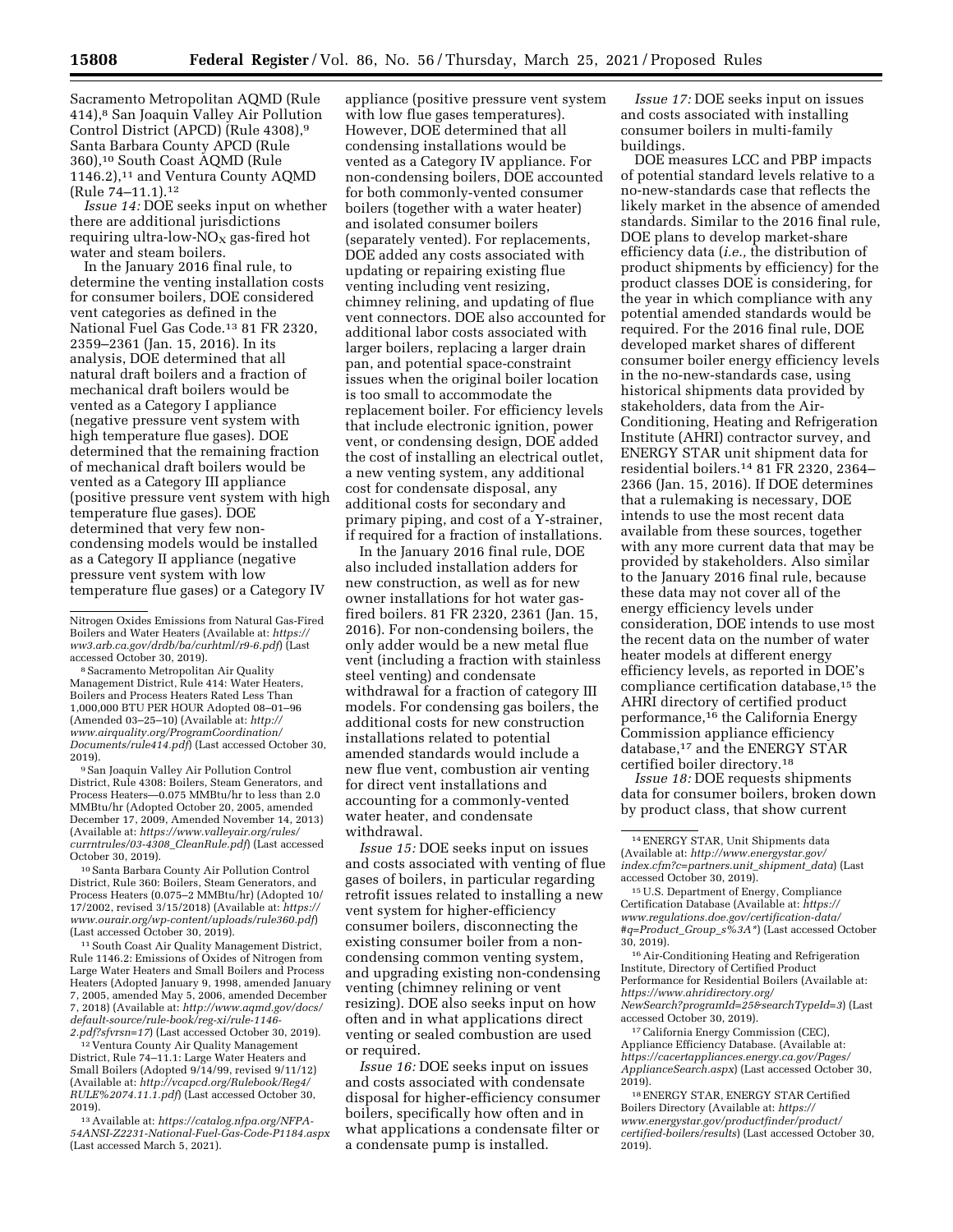market shares by efficiency level. DOE also seeks input on similar historic data from 2016–2020.

*Issue 19:* DOE also requests information on expected future trends in efficiency for consumer boiler product classes, including the relative market shares of condensing versus noncondensing products in the market for gas-fired and oil-fired hot water boilers in the absence of amended efficiency standards.

*Issue 20:* DOE requests 2016–2020 data on the fraction of sales in the residential and commercial sector for consumer boilers.

*Issue 21:* DOE requests comment on the anticipated future market share of higher-efficiency products, such as condensing gas-fired and oil-fired hot water boilers, as compared to lessefficient products for each consumer boiler product class.

### **III. Submission of Comments**

DOE invites all interested parties to submit in writing by the date specified under the **DATES** heading of this document, comments and information on matters addressed in this RFI and on other matters relevant to DOE's early assessment of whether more-stringent energy conservation standards are warranted for consumer boilers.

*Submitting comments via [http://](http://www.regulations.gov) [www.regulations.gov.](http://www.regulations.gov)* The *[http://](http://www.regulations.gov) [www.regulations.gov](http://www.regulations.gov)* web page requires you to provide your name and contact information. Your contact information will be viewable to DOE Building Technologies staff only. Your contact information will not be publicly viewable except for your first and last names, organization name (if any), and submitter representative name (if any). If your comment is not processed properly because of technical difficulties, DOE will use this information to contact you. If DOE cannot read your comment due to technical difficulties and cannot contact you for clarification, DOE may not be able to consider your comment.

However, your contact information will be publicly viewable if you include it in the comment or in any documents attached to your comment. Any information that you do not want to be publicly viewable should not be included in your comment, nor in any document attached to your comment. If this instruction is followed, persons viewing comments will see only first and last names, organization names, correspondence containing comments, and any documents submitted with the comments.

Do not submit to *[http://](http://www.regulations.gov) [www.regulations.gov](http://www.regulations.gov)* information for

which disclosure is restricted by statute, such as trade secrets and commercial or financial information (hereinafter referred to as Confidential Business Information (CBI)). Comments submitted through *[http://](http://www.regulations.gov) [www.regulations.gov](http://www.regulations.gov)* cannot be claimed as CBI. Comments received through the website will waive any CBI claims for the information submitted. For information on submitting CBI, see the Confidential Business Information section.

DOE processes submissions made through *<http://www.regulations.gov>*  before posting. Normally, comments will be posted within a few days of being submitted. However, if large volumes of comments are being processed simultaneously, your comment may not be viewable for up to several weeks. Please keep the comment tracking number that *[http://](http://www.regulations.gov) [www.regulations.gov](http://www.regulations.gov)* provides after you have successfully uploaded your comment.

*Submitting comments via email.*  Comments and documents submitted via email also will be posted to *[http://](http://www.regulations.gov) [www.regulations.gov.](http://www.regulations.gov)* If you do not want your personal contact information to be publicly viewable, do not include it in your comment or any accompanying documents. Instead, provide your contact information in a cover letter. Include your first and last names, email address, telephone number, and optional mailing address. The cover letter will not be publicly viewable as long as it does not include any comments.

Include contact information each time you submit comments, data, documents, and other information to DOE. Telefacsimiles (faxes) will not be accepted.

Comments, data, and other information submitted to DOE electronically should be provided in PDF (preferred), Microsoft Word or Excel, WordPerfect, or text (ASCII) file format. Provide documents that are not secured, written in English, and free of any defects or viruses. Documents should not contain special characters or any form of encryption and, if possible, they should carry the electronic signature of the author.

*Campaign form letters.* Please submit campaign form letters by the originating organization in batches of between 50 to 500 form letters per PDF or as one form letter with a list of supporters' names compiled into one or more PDFs. This reduces comment processing and posting time.

*Confidential Business Information.*  Pursuant to 10 CFR 1004.11, any person submitting information that he or she

believes to be confidential and exempt by law from public disclosure should submit via email two well-marked copies: One copy of the document marked ''confidential'' including all the information believed to be confidential, and one copy of the document marked ''non-confidential'' with the information believed to be confidential deleted. DOE will make its own determination about the confidential status of the information and treat it according to its determination.

It is DOE's policy that all comments may be included in the public docket, without change and as received, including any personal information provided in the comments (except information deemed to be exempt from public disclosure).

DOE considers public participation to be a very important part of the process for developing test procedures and energy conservation standards. DOE actively encourages the participation and interaction of the public during the comment period in each stage of this process. Interactions with and between members of the public provide a balanced discussion of the issues and assist DOE in the process. Anyone who wishes to be added to the DOE mailing list to receive future notices and information about this process should contact Appliance and Equipment Standards Program staff at (202) 287– 1445 or via email at *[ApplianceStandardsQuestions@](mailto:ApplianceStandardsQuestions@ee.doe.gov) [ee.doe.gov.](mailto:ApplianceStandardsQuestions@ee.doe.gov)* 

### **Signing Authority**

This document of the Department of Energy was signed on March 18, 2021, by Kelly Speakes-Backman, Principal Deputy Assistant Secretary and Acting Assistant Secretary for Energy Efficiency and Renewable Energy, pursuant to delegated authority from the Secretary of Energy. That document with the original signature and date is maintained by DOE. For administrative purposes only, and in compliance with requirements of the Office of the Federal Register, the undersigned DOE Federal Register Liaison Officer has been authorized to sign and submit the document in electronic format for publication, as an official document of the Department of Energy. This administrative process in no way alters the legal effect of this document upon publication in the **Federal Register**.